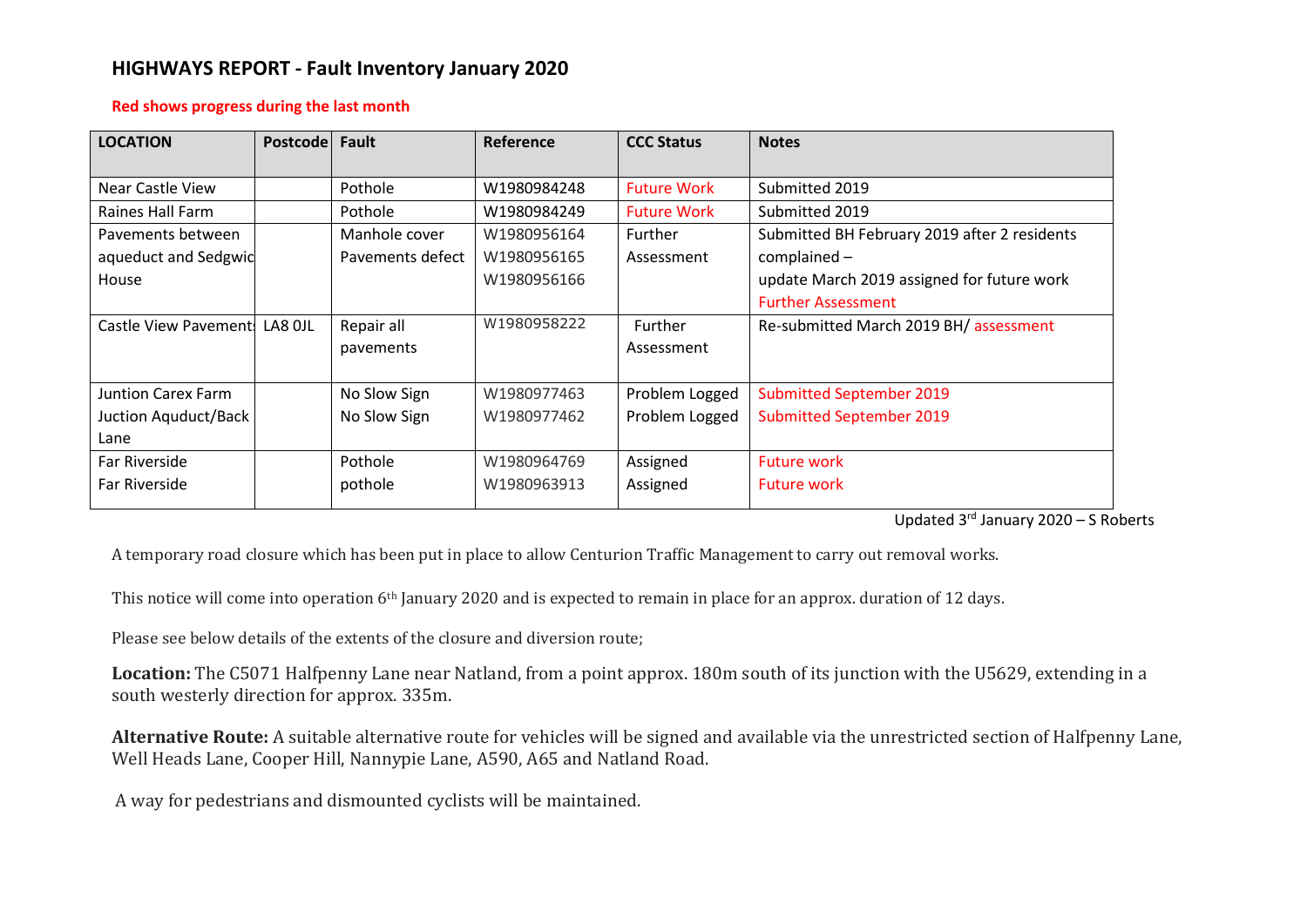### **Zoe Sayles**

### **Assistant Traffic Management Technician** tel **01229 407290**

Highways Transport & Fleet

Environment and Community Services, Cumbria County Council

Sowerby Woods Depot, Barrow in Furness, Cumbria



## **Sedgwick Parish Council January 2020**

#### **INCIDENTS OF NOTE**

There have been 69 incidents within the wider area that Sedgwick falls resulting in 10 crimes being recorded.

-----------------------------------------------------------------------------------------------------------------------------------------------------------------------------------------------------------------

Of interest or with Community impact:

7<sup>th</sup> Dec criminal damage recorded when two male youths ripped of a doorbell at a property in Natland.